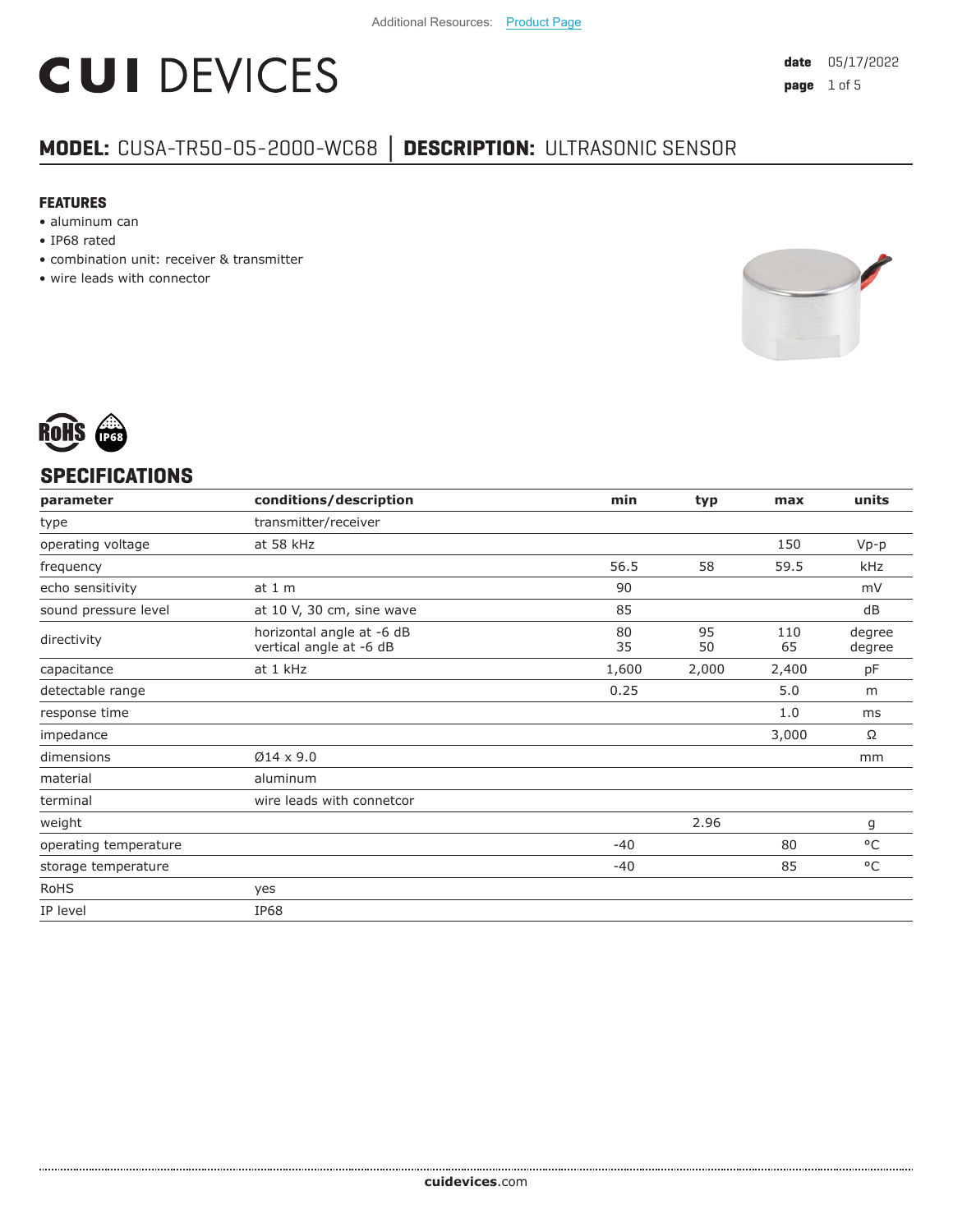#### **MECHANICAL DRAWING**

units: mm

wire: UL1571 30 AWG connector: JAM P/N JB20-02HG

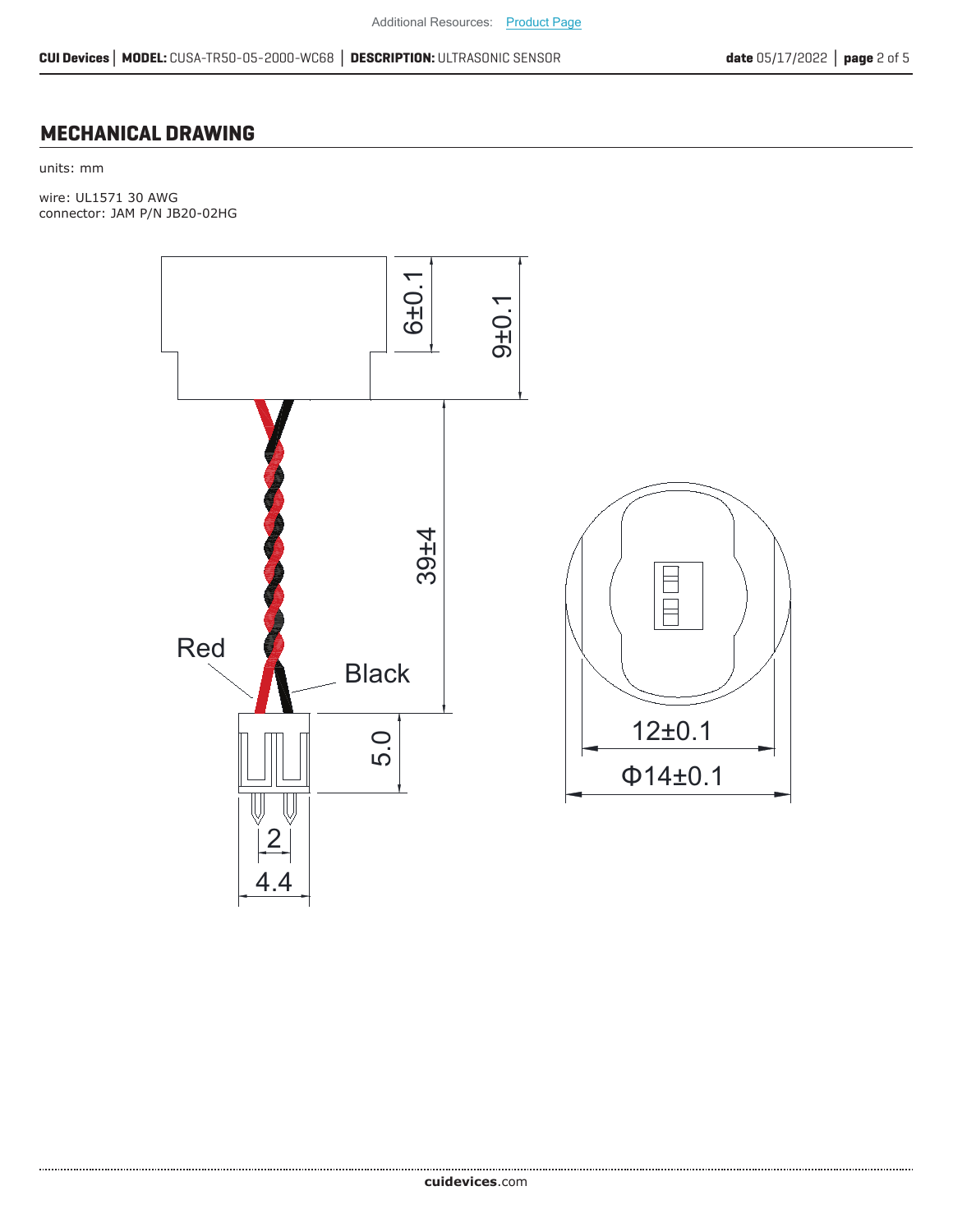#### **BEAM PATTERNS**

.......................

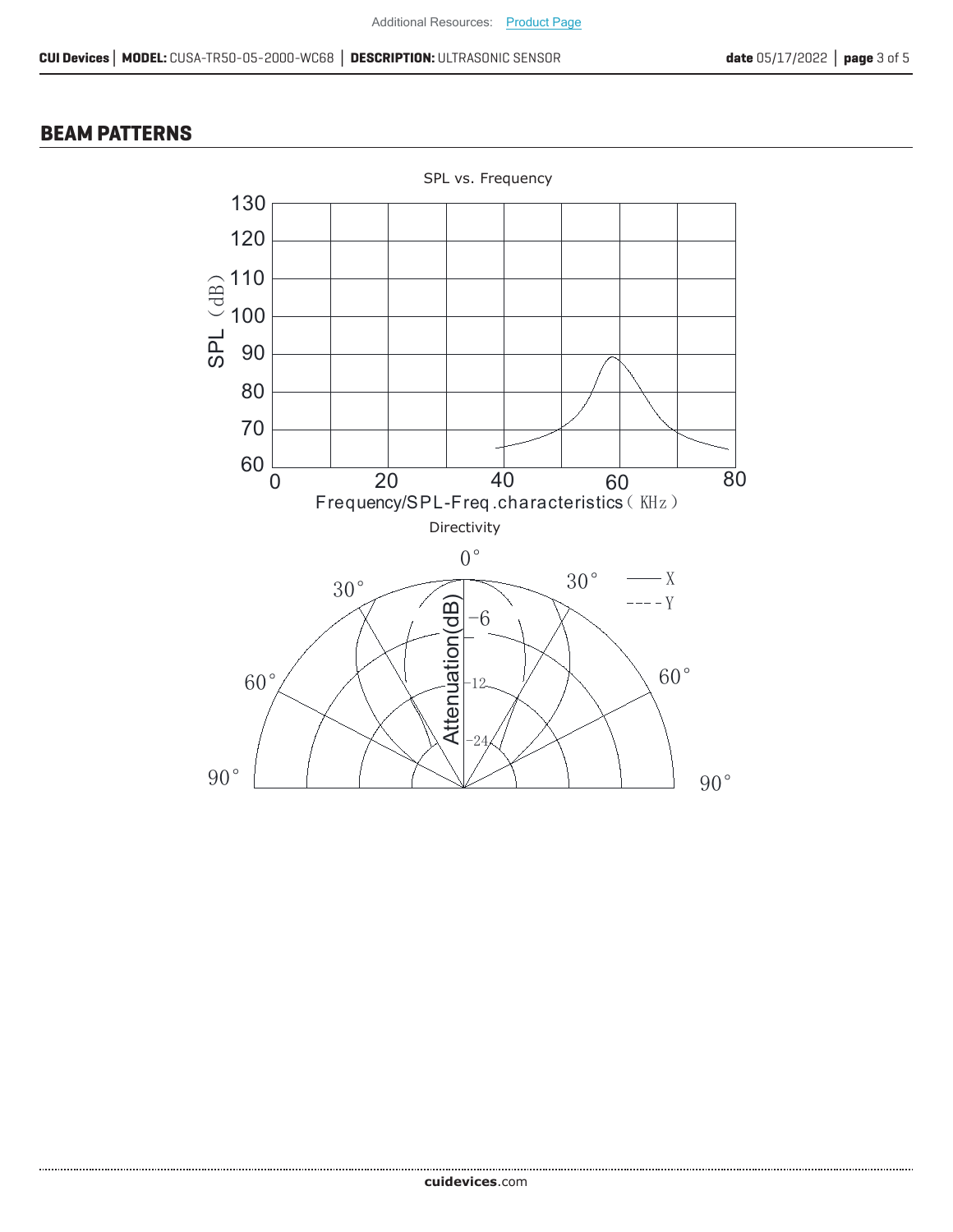#### **PACKAGING**

units: mm

Tray Size: 235 x 135 x 30 mm Tray QTY: 50 pcs per tray Carton Size: 280 x 285 x 240 mm Carton QTY: 1,000 pcs per carton